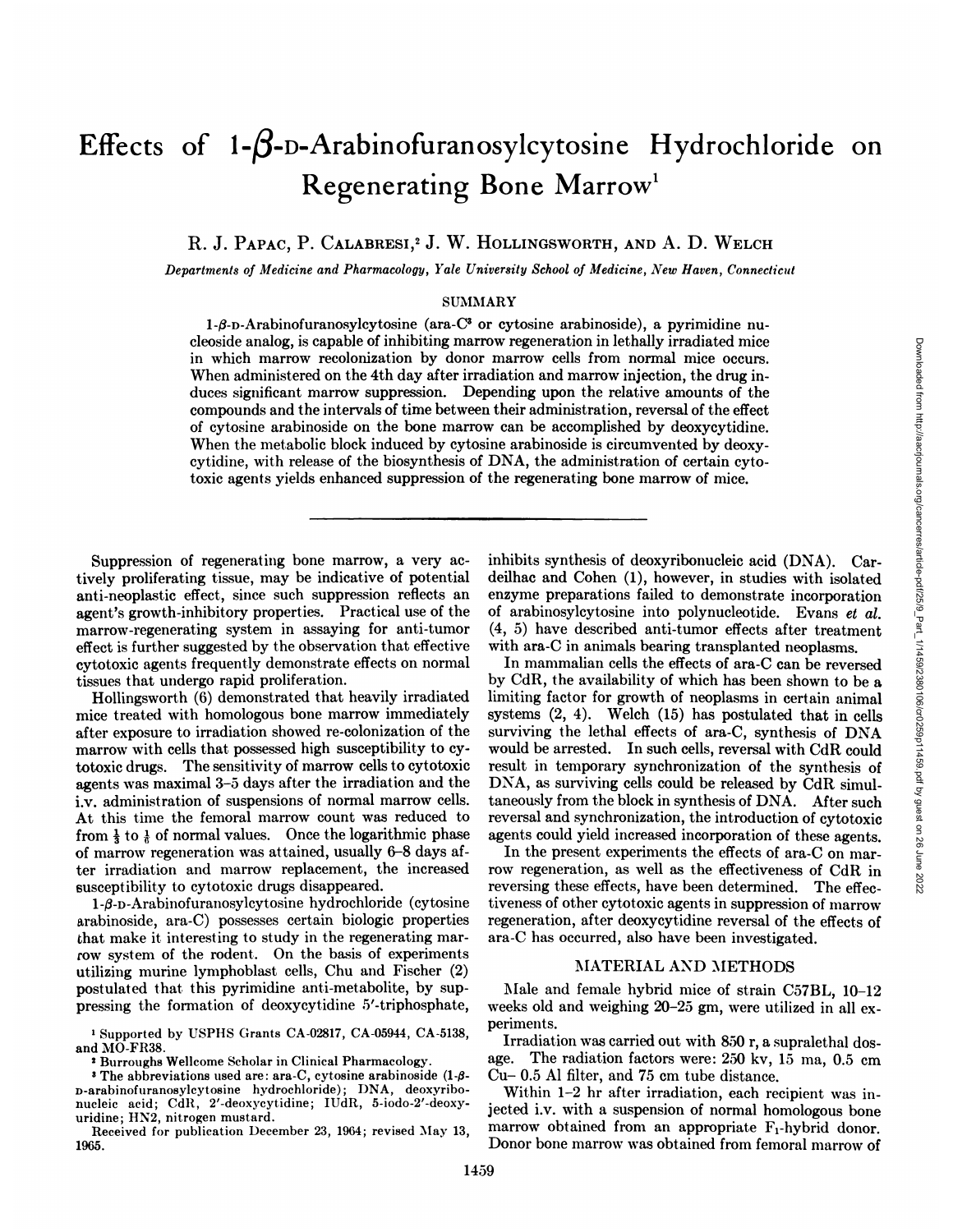decapitated animals by attaching a syringe with a 23-gauge needle to one end of the femur and using 1 ml of Hanks's solution to flush the marrow from the bone. A Coulter electronic particle counter was used to determine cell counts. Each irradiated recipient received the marrow contents of 1 femur of a normal mouse; this injection sup plied from  $4$  to  $8$  million cells and was given  $1-2$  hr after irradiation.

Drugs were administered by the i.p. route on the 4th day after irradiation, since a 3- to 5-day interval after ir radiation has been established as the period of maximal sensitivity to drugs (6). Sterile saline was administered to the controls.

The animals were sacrificed for femoral marrow counts **on the 7th or 8th (lit@ after irradiation, although in a few** experiments groups were sacrificed from 10 to 14 days after irradiation. The femur counts were performed separately for each extremity in the individual animals. Comparison of the individual extremity counts for both control and treated animals by the  $x^2$  test ( $P < 0.01$ ) revealed no sig**mficant differences. Each experimental group comprised 10—20animals.**

## RESULTS

*a*) *Effects* of *cytosine arabinoside* on *marrow regeneration.—* Inhibition of marrow regeneration after a single injection of ara-C was dose related. An effect on the regeneration of marrow was observed first at a dose of  $100 \text{ mg/kg}$ , while 150 mg/kg caused approximately 50 % depression of marrow counts, as compared with those of control animals (Chart 1). Each point on the dose-response curve is de rived from femoral marrow counts of 10 animals except the 200 mg/kg group, in which 4 of 10 animals died. A lethal **effect occurred** in 9–10 animals **given** a single injection of ara-C, 300 mg/kg.

Statistical evaluation of the dose-response curve accord **ing to the method of analysis of regression was carried out..** With this method, the relationship of marrow count to drug dose is significant at the 5 % level (correlation coefficient,  $-9.23^{\circ}$ ; S.E., 4.68°).

Although a single injection of ana-C of 150 mg/kg given **oh the 4th day after irradiation elicited a significant effect** on nmrrow regeneration, the same amount given in divided daily doses (50 mg/kg daily for 3 days) did not inhibit marrow regeneration significantly. In order to achieve a significant depression of the regenerating marrow, doses of **50 mg/kg given on 4 consecutive days were required (Table 1).**

When ara-C was given as 50 mg/kg 3 times daily, the marrow depression observed was equivalent to that noted with the single injection of 150 mg/kg.

*b) Reversal of effects of cytosine arabinoside by deoxycyti*  $dine$ .—The ability of CdR to reverse the effects of ara-C **On the regenerating marrow was observed initially by ad** ministration of ara-C, 150 mg/kg, as a single dose, followed immediately by CdR, 150 mg/kg. On the 8th day after irradiation and marrow injection, the marrow counts of the treated animals were 30 % less than controls. With a dose of 200 mg/kg of CdR given immediately after ara-C (150  $mg/kg$ ), however, the marrow counts on Day 8 were not **significantly different from those of control animals (un** treated animals).



**TABLE 1 EFFECTS OF DIVIDED DOSES OF CYTOSINE ARABINOSIDE** (ara-C) ON MARROW REGENERATION

| 0U                                                                                                                                                                                                                                                                                                                                                                                                                                                                                  |                                  |     |                  |     |
|-------------------------------------------------------------------------------------------------------------------------------------------------------------------------------------------------------------------------------------------------------------------------------------------------------------------------------------------------------------------------------------------------------------------------------------------------------------------------------------|----------------------------------|-----|------------------|-----|
| 50<br>$\overline{75}$                                                                                                                                                                                                                                                                                                                                                                                                                                                               | 100<br>125                       | 150 | $\overline{175}$ | 200 |
|                                                                                                                                                                                                                                                                                                                                                                                                                                                                                     | Total dose of ara-C (mg/kg)      |     |                  |     |
| CHART 1.-Effect of cytosine arabinoside (ara-C) on regenerat-<br>ing bone marrow of mice. Each point represents the mean value<br>of marrow counts at that dose level as compared to control, un-<br>treated animals. Vertical lines represent the range of values at<br>each point.                                                                                                                                                                                                |                                  |     |                  |     |
|                                                                                                                                                                                                                                                                                                                                                                                                                                                                                     | TABLE 1                          |     |                  |     |
| EFFECTS OF DIVIDED DOSES OF CYTOSINE ARABINOSIDE<br>(ara-C) ON MARROW REGENERATION                                                                                                                                                                                                                                                                                                                                                                                                  |                                  |     |                  |     |
| Dose or ara-C (mg/kg/day) GIVEN                                                                                                                                                                                                                                                                                                                                                                                                                                                     | MARROW COUNT IN MILLIONS (Day 8) |     |                  |     |
| BEGINNING ON DAY 4                                                                                                                                                                                                                                                                                                                                                                                                                                                                  | Mean                             |     | S.E.             |     |
| Saline control                                                                                                                                                                                                                                                                                                                                                                                                                                                                      | 6.6                              |     | $\pm 1.0$        |     |
| $50, 3 \times$                                                                                                                                                                                                                                                                                                                                                                                                                                                                      | 7.0                              |     | $\pm 1.3$        |     |
| 50, 4 times                                                                                                                                                                                                                                                                                                                                                                                                                                                                         | 1.6                              |     | $\pm 0.6$        |     |
| 75, 3 times                                                                                                                                                                                                                                                                                                                                                                                                                                                                         | 3.1                              |     | $\pm 0.7$        |     |
| 50, once                                                                                                                                                                                                                                                                                                                                                                                                                                                                            | 5.8                              |     | $\pm 0.9$        |     |
| When CdR, $200 \text{ mg/kg}$ , was given 2 hr after ara-C, 150<br>mg/kg, reversal of the effects of ara-C also occurred. De-<br>oxycytidine administration 4 hr after ara-C did not com-<br>pletely reverse the effect of ara-C, however, and when the<br>interval was increased to 6 hr negligible reversal occurred<br>(Table 2).<br>When ara-C was administered 3 times daily, 50 mg/kg,<br>and CdR was given 2 hr after the last dose of ara-C, com-<br>plete reversal ensued. |                                  |     |                  |     |
|                                                                                                                                                                                                                                                                                                                                                                                                                                                                                     |                                  |     |                  |     |
| c) Effects of cytotoxic agents on marrow regeneration after                                                                                                                                                                                                                                                                                                                                                                                                                         |                                  |     |                  |     |

*c*) *Effects* of *cytotoxic agents on marrow regeneration after cytosine arabinoside and deoxycytidine.—Prior to evaluating* the result of synchronization in increasing the effectiveness of cytotoxic agents, a number of compounds were studied singly for their effect on marrow regeneration; these were 5-iodo-2'-deoxyuridine (IUdR); porfiromycin; and the nitrogen mustard, mustargen (HN2). IUdR at a dose of  $3.0 \,\mathrm{mg/kg}$  yielded  $50\,\%$  reduction in marrow counts on Day 8, as compared to those of control animals, but 1.5 mg/kg was ineffective in inducing marrow suppression (Chart 2). Porfiromycin, at a dose of 10 mg/kg, had no significant ef fect on marrow regeneration on Day 8, but 15 mg/kg caused a 40 % reduction in marrow counts as compared to those of controls. A dose of 0.1 mg of  $HN2/kg$  did not produce depression of marrow counts on Day 8, and 0.2 mg/kg produced only a slight suppression.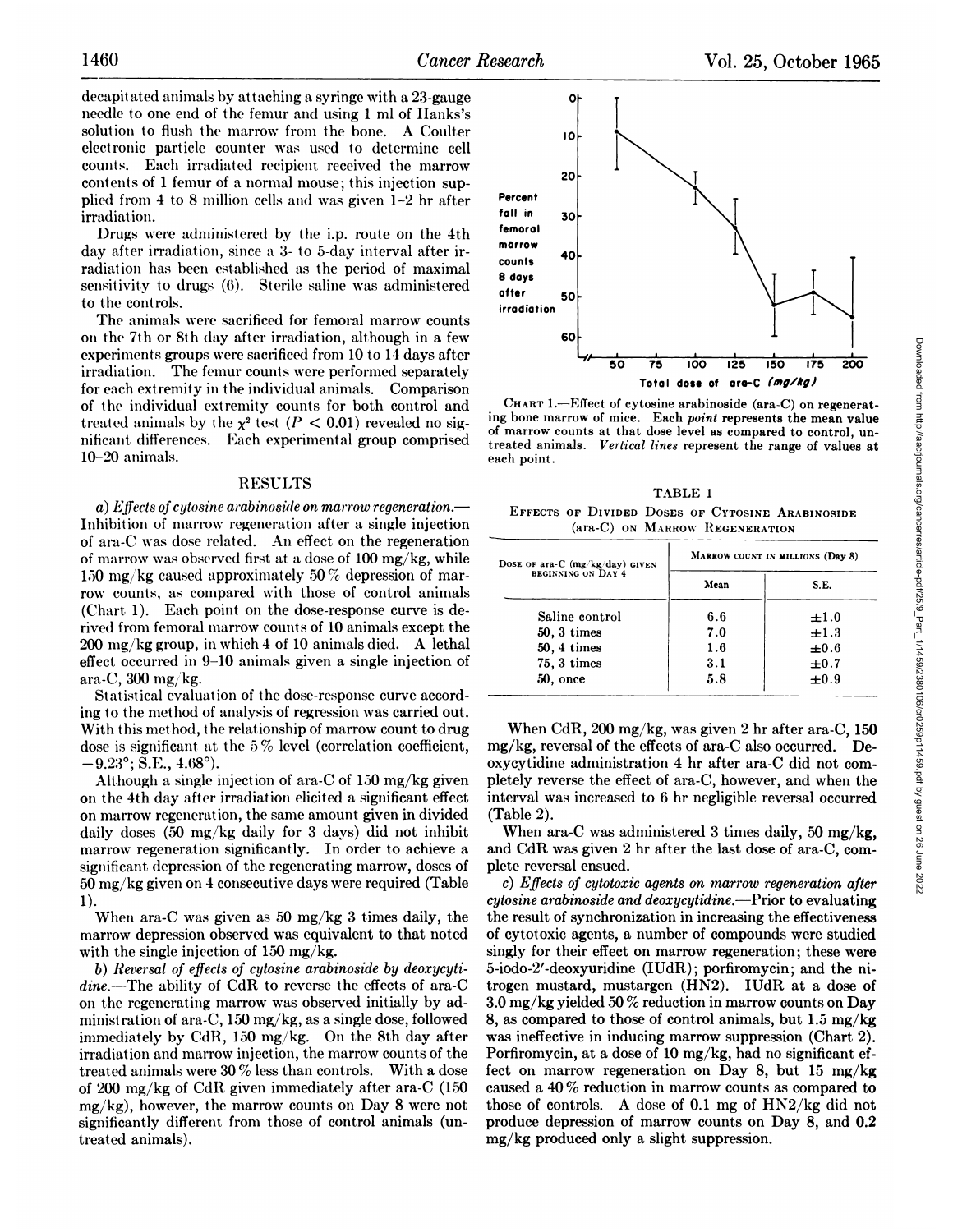**TABLE 2 EFFECT ON MARROW REGENERATION OF DEOXYCYTIDINE** (CdR) ADMINISTRATION AT SPECIFIC INTERVALS AFTER **CYTOSINE ARABINOSIDE (ara-C)**

| ara-C AND INJECTION OF CdR<br>Mean<br>S.E.<br>2.99<br>$\pm 1.6$<br>Saline control<br>3.5<br>$\pm 0.14$<br>0<br>3.2<br>$\pm 0.143$<br>2<br>2.2<br>$\pm 0.180$<br>4<br>1.8<br>$\pm 0.316$<br>6<br>1.5<br>$\pm 0.112$<br>24<br>60<br>DRUG SINGLY<br>DRUG AFTER<br>777)<br>ara-C and CdR<br>50<br>40<br>30<br>irradiation<br>20<br>and<br>marrow<br>10<br>O<br><b>IUdR</b><br>Porfiromycin<br>0.2 mg/kg<br>$1.5$ mg/kg<br>10 mg/kg | MARROW COUNT IN MILLIONS 8 DAYS<br><b>AFTER IRRADIATION</b> |  |  |  | TIME INTERVAL (hr) BETWEEN |                         |  |  |
|--------------------------------------------------------------------------------------------------------------------------------------------------------------------------------------------------------------------------------------------------------------------------------------------------------------------------------------------------------------------------------------------------------------------------------|-------------------------------------------------------------|--|--|--|----------------------------|-------------------------|--|--|
|                                                                                                                                                                                                                                                                                                                                                                                                                                |                                                             |  |  |  |                            |                         |  |  |
| Percent<br>fall in<br>marrow<br>counts<br>after                                                                                                                                                                                                                                                                                                                                                                                |                                                             |  |  |  |                            |                         |  |  |
|                                                                                                                                                                                                                                                                                                                                                                                                                                |                                                             |  |  |  |                            |                         |  |  |
|                                                                                                                                                                                                                                                                                                                                                                                                                                |                                                             |  |  |  |                            |                         |  |  |
|                                                                                                                                                                                                                                                                                                                                                                                                                                |                                                             |  |  |  |                            |                         |  |  |
|                                                                                                                                                                                                                                                                                                                                                                                                                                |                                                             |  |  |  |                            |                         |  |  |
|                                                                                                                                                                                                                                                                                                                                                                                                                                |                                                             |  |  |  |                            |                         |  |  |
|                                                                                                                                                                                                                                                                                                                                                                                                                                |                                                             |  |  |  |                            |                         |  |  |
|                                                                                                                                                                                                                                                                                                                                                                                                                                |                                                             |  |  |  |                            | <b>Nitrogen Mustard</b> |  |  |

**CHART 2.—Effect of cytotoxic drugs on regenerating marrow of** mice that have received irradiation, followed by i.v. injection of donor marrow. Ara-C,  $1-\beta$ -D-arabinofuranosylcytosine hydrochloride; CdR, deoxycytidine; JUdR, iododeoxyuridine.

Assuming that temporary synchronization of synthesis of DNA might follow the administration of ara-C and its reversal with CdR, various cytotoxic agents were given immediately aften CdR. The doses utilized were those found to be ineffective when given singly. Ara-C was ad ministered in divided doses (50 mg/kg 3 times daily), and CdR then was given as a single injection  $(200 \text{ mg/kg})$  immediately after the last injection of ara-C. IUdR, 1.5 mg/kg, under these circumstances induced a 40 % reduction of marrow counts, as compared to those of control animals on Day 8. After the ara-C and CdR, porfiromycin, 10 mg/kg, yielded a greater than 50 % reduction in marrow counts, and this persisted until Day 14. HN2, unlike the other agents studied, did not exhibit a significant increase in marrow suppression after the prior use of ara-C and CdR.

### DISCUSSION

The pyrimidine analogue, cytosine arabinoside, is capable of inhibiting bone marrow regeneration in the irradiated mouse in a dose-related manner. This occurred when the drug was administered either as a single injection or in di vided doses. When the drug was given during a 4-day period, the total dose that inhibited marrow regeneration to the same degree was greater than that given as a single

injection. This is related presumably to its metabolic breakdown, since very rapid deamination to uracil arab inoside occurs in the catabolism of ara-C (4, 9,11).

The reversal of the effects of ara-C on marrow regenera tion by CdR is consistent with the findings of other inves tigators. Renis and Johnson (13) showed that the anti viral effects of ara-C, which cause an inhibition of the production of vaccinia virus, could be prevented by CdR. Chu and Fischer (2) demonstrated reversal of effects of ara-C by CdR in murine lymphoblast cells L5178Y. Evans et al. (4, 5) showed that profound interference with the anti-tumor effects of ara-C on transplanted animal neo plasms could be attained with CdR.

In the regenerating marrow system, the effectiveness of CdR in reversing suppression by ara-C was dependent  $\Box$  DRUG SINGLY intervals of time between their administration. An excess  $\frac{1}{\sqrt{2\pi}}$  **DRUG AFTER** of CdR was necessary for complete reversal to occur. If the time interval between administration of ara-C and **CdR exceeded 3 hr, complete reversal did not result.**

CdR in reversing suppression by ana- $\overline{C}$  and the intervals of the mean-two state intervals of time between their administration. An excess of CdR was necessary for complete reversal to occur. If a compounds given and The data presented demonstrate that the administration of ara-C followed by reversal with CdR provides a feasible method for increasing the effectiveness of cytotoxic agents. The theoretical basis for this approach derives from the supposition that the conversion of ribonucleotides to de oxyribonucleotides, particularly the conversion of deriva tives of cytidine to derivatives of deoxycytidine, which is critical to the synthesis of DNA, may be markedly inhib ited by ara-C. Deoxycytidine-induced reversal, in releas ing the block in synthesis of DNA induced by ara-C, should then result in a spurt of temporarily synchronized synthe sis of DNA. Exposure of proliferating cells to cytotoxic agents after release by CdR should enhance the attained **cytotoxic effects, if such agents either are capable of in** corporation into DNA during synthesis or if vulnerability to their action is greatest during the DNA synthetic phase of cellular proliferation. The data obtained in dicate that an enhanced effect has resulted from the use of ara-C followed by CdR, although it has not been demon strated that increased incorporation is the responsible mechanism.

In the experiments with IUdR, the evidence obtained does indicate that the prior use of ara-C and CdR enhanced the agent's effect on the regenerating marrow. Since the mechanisms of action of IUdR include competition with the utilization of thymidine and its phosphorylated deriva tives, as well as actual incorporation into DNA (12), it is reasonable to assume that prior synchronization of the bio synthesis of DNA could augment the potency of this drug.

Porfiromycin, an antibiotic substance identified as an N-methylmitomycin, also demonstrated increased effect on marrow regeneration after ara-C and CdR. All details of the mechanism of action of mitomycin and porfiromycin have not been clarified, but from the recent work of Dyer and Szybalski (3) it is clear that a very reactive, biologi cally formed derivative of mitomycin (and almost cer tainly, therefore, of porfiromycin) among other things can cross-link adjacent strands of DNA, as well as attach as units to single strands of DNA. Porfiromycin and mitomycin are known to inhibit the incorporation of thy midine into DNA and are presumed to interfere also with